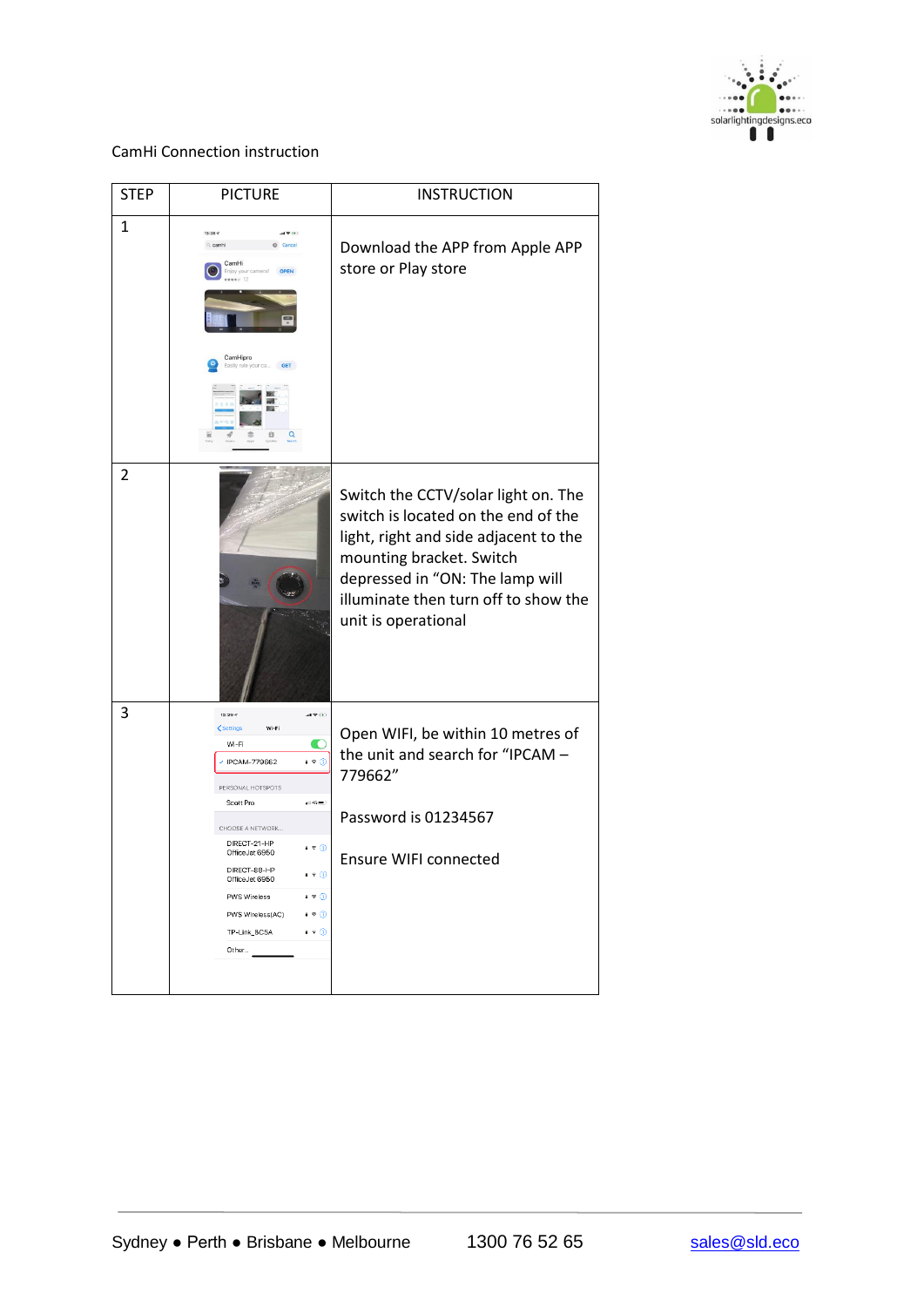

| 4 | $13:53 +$<br>ail 40 $\pm$<br>Edit<br>Camera<br>$\blacksquare$<br>Add Camers<br>$\circledR$<br>$\bigcirc$<br>$\bigoplus_{\text{Gauss}}$<br>Voro                                                                                                                                                    | Click "Add cameras"                                                                                                   |
|---|---------------------------------------------------------------------------------------------------------------------------------------------------------------------------------------------------------------------------------------------------------------------------------------------------|-----------------------------------------------------------------------------------------------------------------------|
| 5 | $13:54\,\%$<br>ail 40 $0^{\circ}$<br>$\langle$ Back<br>Add Camera<br>Done<br>Name<br>Camera<br>$_{\odot}$<br>admin<br>0<br>User Name<br>$\sqcup$ 1D<br>admin<br>$\odot$<br>Password<br>BR Scan QR Code add UID<br>$\,$<br>Q. Search camera from LAN<br>$\,$<br><sup>®</sup> Wireless Installation | Click Search "Cameras from LAN"                                                                                       |
| 6 | $13:55 *$<br>$\alpha \otimes \alpha$<br>$\leq$ Back<br>Camera List<br>Refresh<br>TTTT-779662-UWWNJ<br>192.168.1.88                                                                                                                                                                                | Click on Camera ID once located.<br>Depending on model chosen you<br>may be asked for the password<br>again. 01234567 |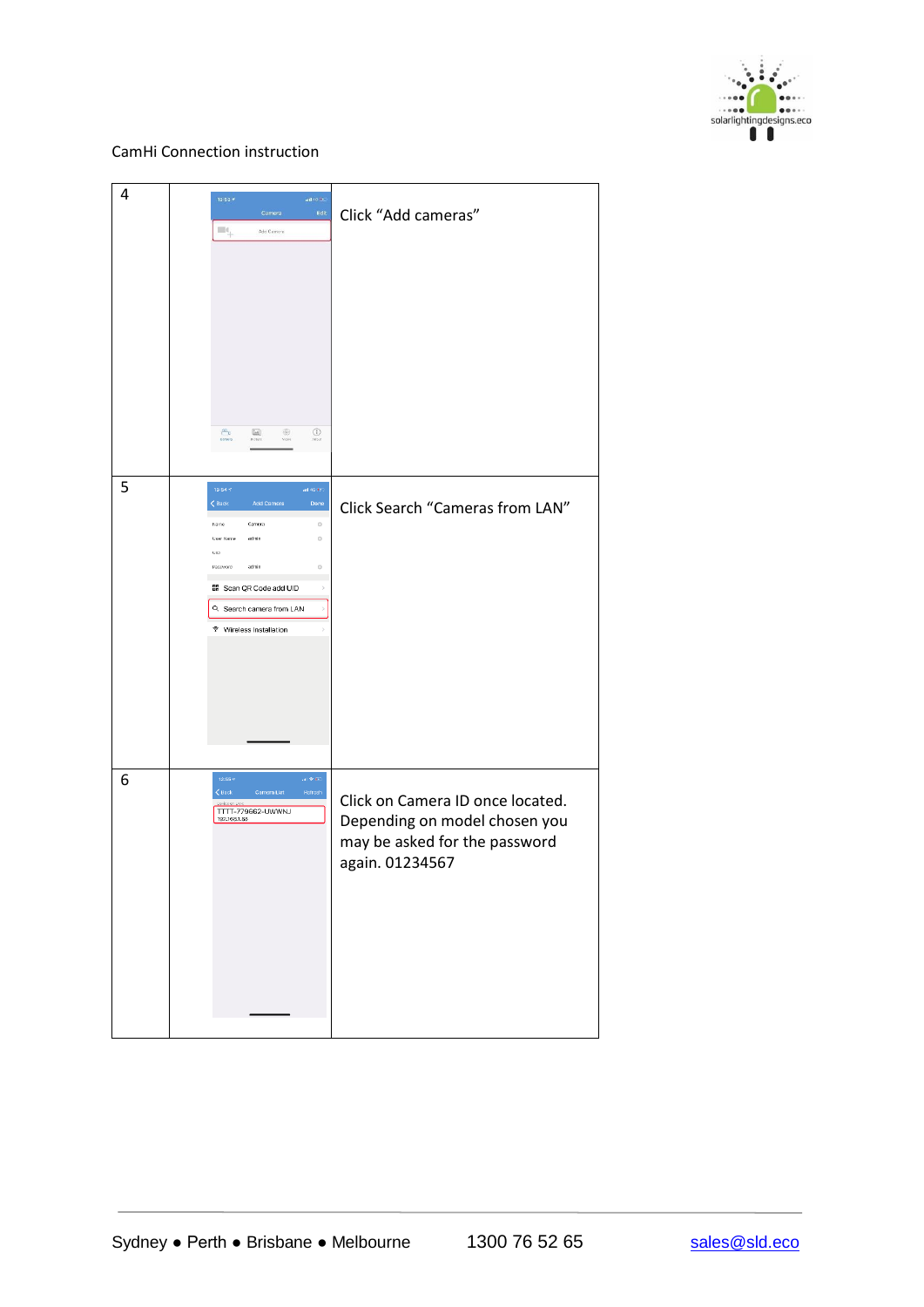

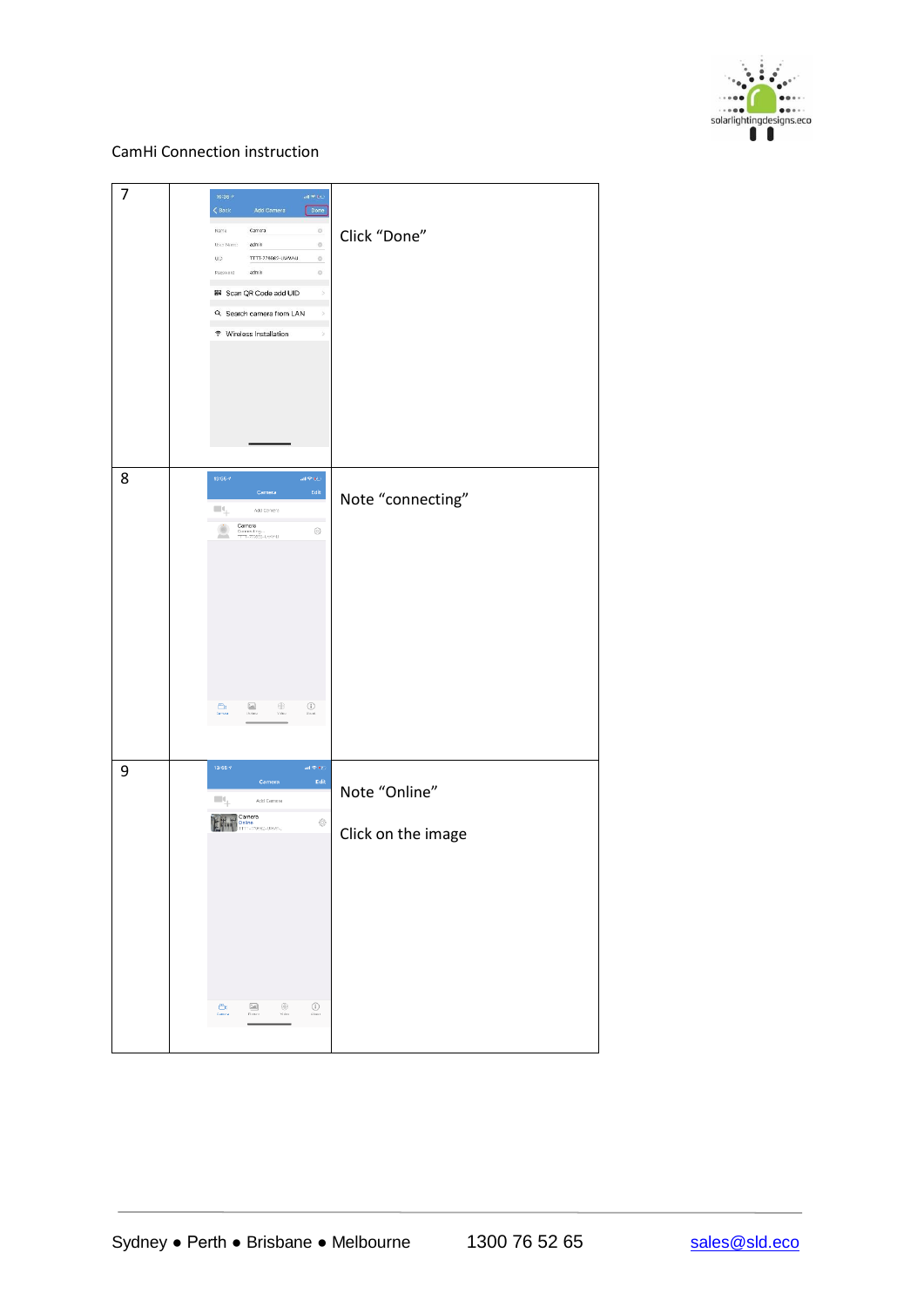

| 10 | 叠<br>$\blacksquare$<br>õ<br>$\Box$<br>Ĝ       | Live feed is displayed                                  |
|----|-----------------------------------------------|---------------------------------------------------------|
| 11 | 췰<br>$\blacksquare$<br>õ<br>$\Box$<br>G       | Local recording.<br>Click the image of the video camera |
| 12 | $\hbox{D}$<br>Ö<br>$\Box$<br>Ø)<br>$\ddot{G}$ | Note the flashing "record" (REC)                        |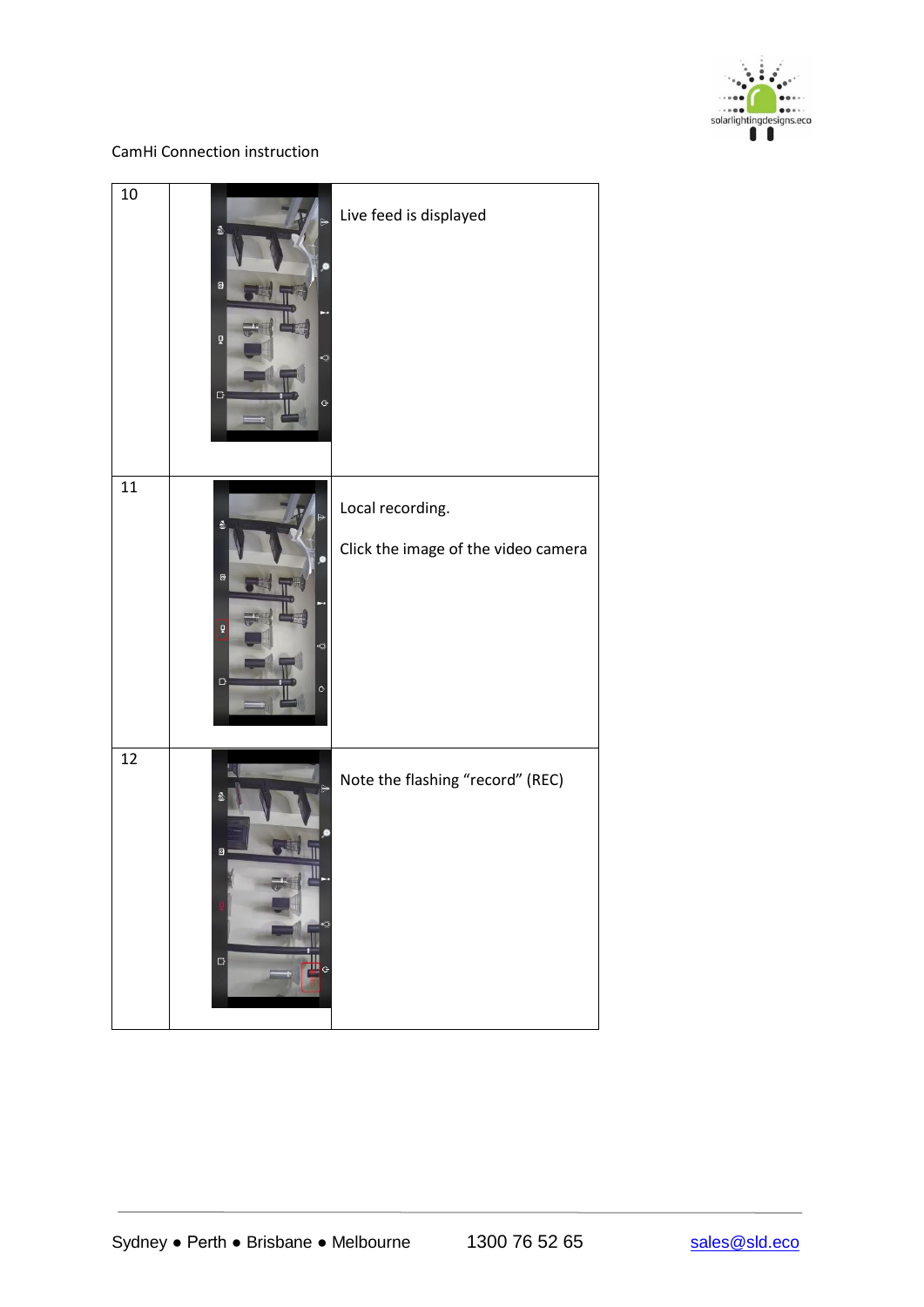

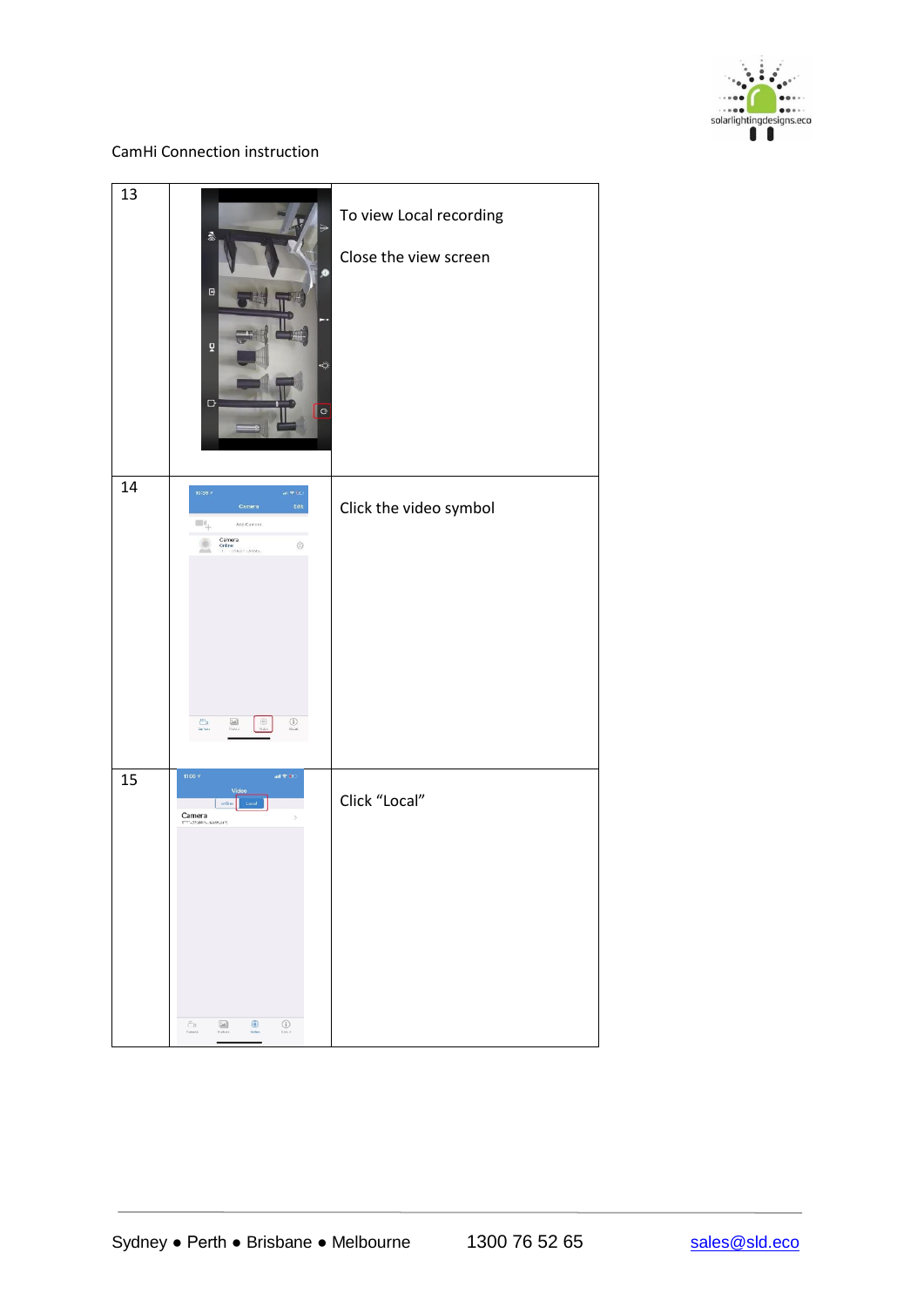

| 16 | $11:00 \leq$<br>$\mathop{\rm ad}\nolimits \otimes \mathop{\rm gr}\nolimits$<br>Video<br>online Loss<br>Camera<br>TTT 79002 LOVAL (2)<br>$\bigoplus_{\Delta\in\mathfrak{g}_\Lambda}$<br>$\frac{\mu n}{\omega_{\text{eff}}}$<br>$\frac{\left\lceil \frac{r-1}{2} \right\rceil}{p(r-r)}$<br>$\circledast$                                                                                                                                                                                                                                                                                                                                                                                                                                                                                                                                       | Click camera                                                                              |
|----|----------------------------------------------------------------------------------------------------------------------------------------------------------------------------------------------------------------------------------------------------------------------------------------------------------------------------------------------------------------------------------------------------------------------------------------------------------------------------------------------------------------------------------------------------------------------------------------------------------------------------------------------------------------------------------------------------------------------------------------------------------------------------------------------------------------------------------------------|-------------------------------------------------------------------------------------------|
| 17 | 11:01 $-7$<br>$\sin \Phi$ (i):<br>$\zeta$ Back<br>TTTT-779662-UWWNJ<br>Edit<br>Download<br>Record<br>2019-05-03 10:18:34<br>H<br>19 MB<br>PLAY<br><b>DOWNLOAD</b>                                                                                                                                                                                                                                                                                                                                                                                                                                                                                                                                                                                                                                                                            | Click "Play" to play recorded local<br>video<br>Click "download to save to your<br>device |
| 18 | 11:07 $\vec{q}$<br>$\sin\varphi\ll 1$<br>$\langle$ Back<br>TTTT-779662-UWWNJ<br>$\operatorname{\mathsf{Edit}}$<br>Record Download<br>2019-05-03 10:51:27<br>20 MB<br>囮<br>Save to the photos<br>Confirm the video:<br>2019-05-03 10:51:27<br>save it to your phone's photos?<br>$\begin{array}{l} \text{if } \forall \text{ if } \text{if } \text{all } \text{if } \text{if } \text{all } \text{if } \text{all } \text{if } \text{all } \text{if } \text{all } \text{if } \text{all } \text{if } \text{all } \text{if } \text{all } \text{if } \text{all } \text{if } \text{all } \text{if } \text{all } \text{if } \text{all } \text{if } \text{all } \text{if } \text{all } \text{if } \text{all } \text{if } \text{all } \text{if } \text{all } \text{if } \text{all } \text{if } \text{all } \text{if } \$<br>$\frac{1}{2}$ ok<br>Cancel | Click "OK" to confirm                                                                     |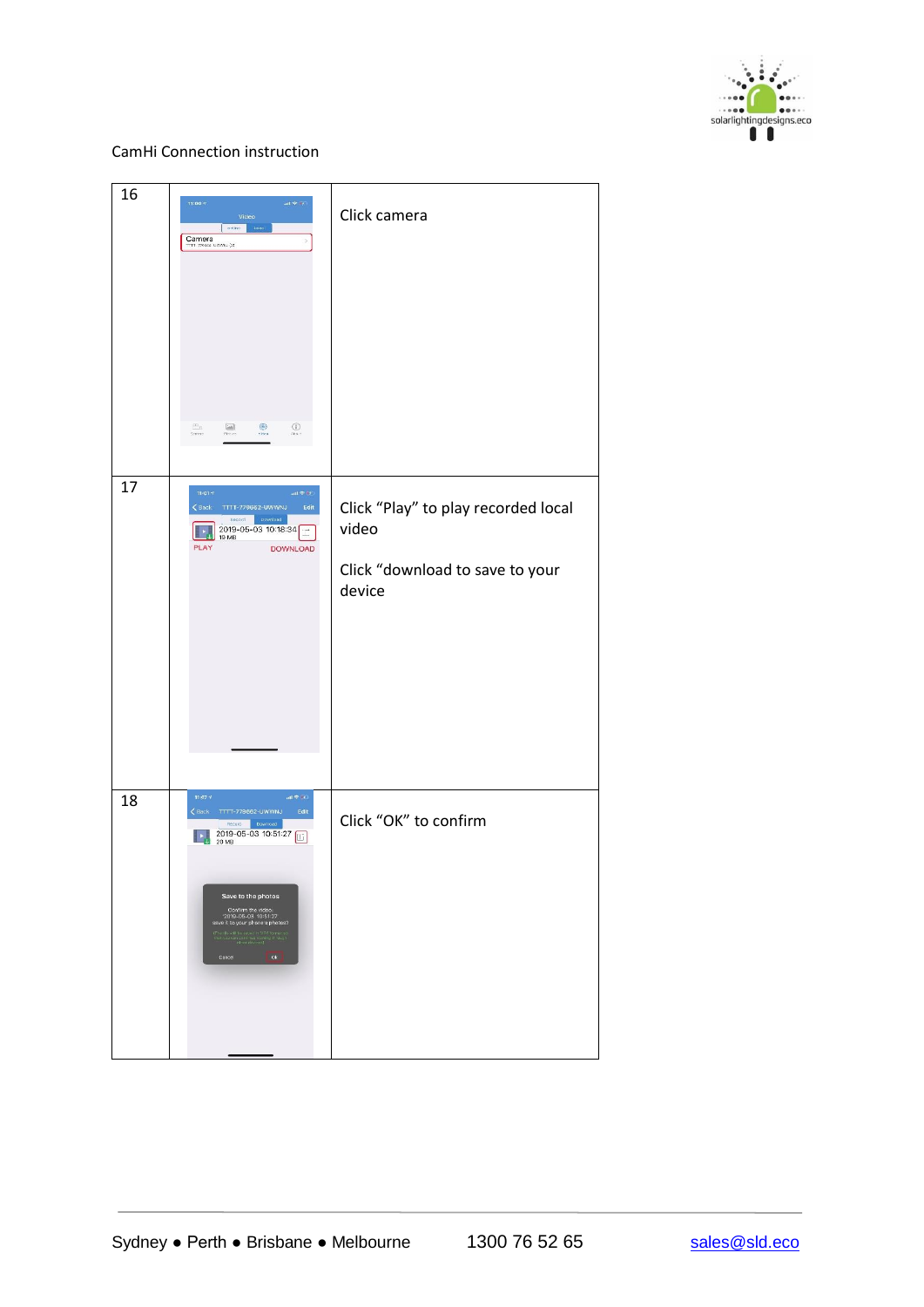

| 19 | 11:07.7<br>$all \otimes  + $<br>TTTT-779662-UWWNJ<br>Edit<br>2019-05-03 10:51:27<br>D.<br><b>20 MB</b><br>Stored and converted: 17.0%<br>(Click cancel)                                                                                                                                                                                                                                                                                                          | Converting and storing to device                                                                                                                                                                                                                                                                                      |
|----|------------------------------------------------------------------------------------------------------------------------------------------------------------------------------------------------------------------------------------------------------------------------------------------------------------------------------------------------------------------------------------------------------------------------------------------------------------------|-----------------------------------------------------------------------------------------------------------------------------------------------------------------------------------------------------------------------------------------------------------------------------------------------------------------------|
| 20 | 11:09 4<br>$\ln \Phi$<br>$\zeta$ Back TTTT-779662-UWWNJ<br>Edit<br>Record Download<br>2019-05-03 10:51:27<br><b>Save Success</b>                                                                                                                                                                                                                                                                                                                                 | Saved                                                                                                                                                                                                                                                                                                                 |
| 21 | $11:03*$<br>$\alpha\in\mathbb{R}^n$<br>Video<br>onite Local<br>Camera<br>Online<br>TT - 77882 - Jews<br>$\odot$<br>$\begin{picture}(20,20) \put(0,0){\line(1,0){0.5}} \put(15,0){\line(1,0){0.5}} \put(15,0){\line(1,0){0.5}} \put(15,0){\line(1,0){0.5}} \put(15,0){\line(1,0){0.5}} \put(15,0){\line(1,0){0.5}} \put(15,0){\line(1,0){0.5}} \put(15,0){\line(1,0){0.5}} \put(15,0){\line(1,0){0.5}} \put(15,0){\line(1,0){0.5}} \put(15,0){\line(1,0){0.5}} \$ | Online recording - Accessing the<br>recorded video on the imbedded SD<br>card. The camera records<br>automatically to the SD card when<br>the unit is turned on. As the<br>program records in 10 min (Approx)<br>Periods you will not be able to<br>access the first video until after this<br>time<br>Click "Online" |
|    | Ê.<br>$60$                                                                                                                                                                                                                                                                                                                                                                                                                                                       |                                                                                                                                                                                                                                                                                                                       |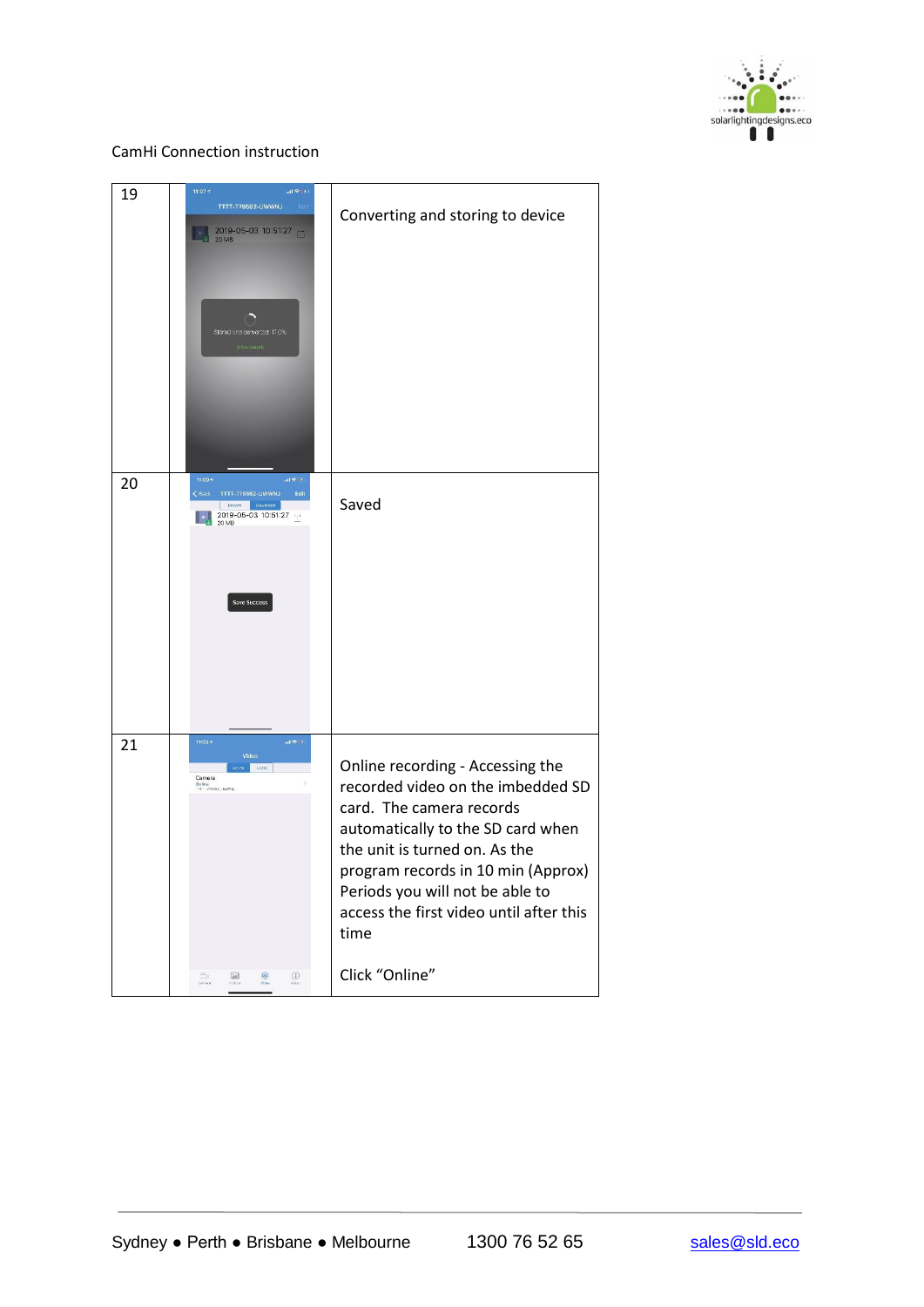

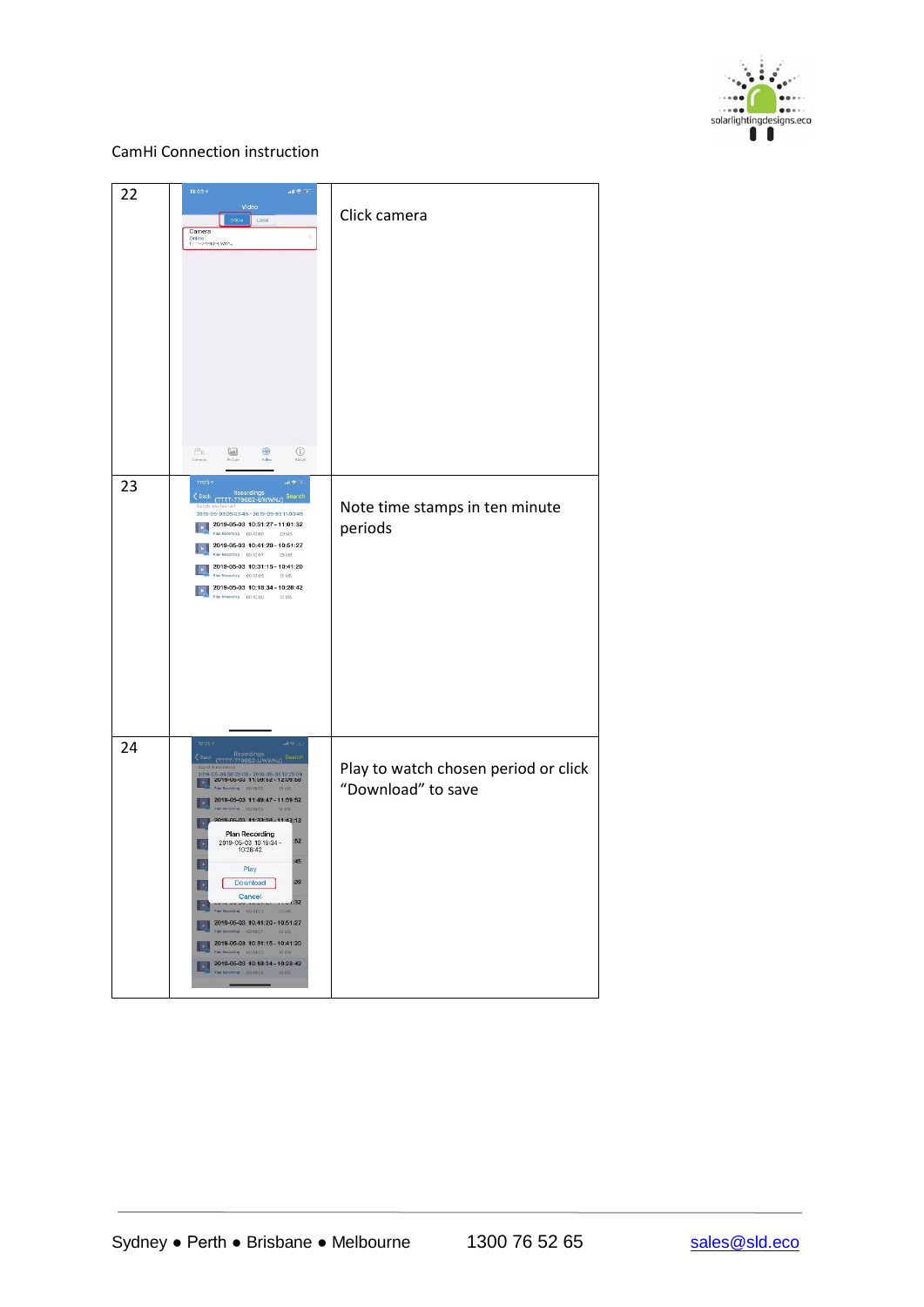

| 25 | $11:04 \pi$<br>副帝王<br>Recordings<br>(TTTT-779662-UWWNJ) Search<br>2019-05-03 05:04:07 - 2019-05-03 11:04:07<br>2019-05-03 10:51:27 - 11:01:32<br>ll»<br>Recording 00/10:05 201/8<br>2019-05-03 10:41:20 - 10:51:27<br>Nan Reserving 00:10:07 25 MB<br>02.40.24.4<br>30<br>Downloading<br>$\overline{2}$<br>29.3%<br>Cancel                                                                                                                                           | Downloading                                                                                                        |
|----|----------------------------------------------------------------------------------------------------------------------------------------------------------------------------------------------------------------------------------------------------------------------------------------------------------------------------------------------------------------------------------------------------------------------------------------------------------------------|--------------------------------------------------------------------------------------------------------------------|
| 26 | 11:05.7<br>m(96)<br>Recordings<br>(TTTT-779662-UWWNJ) Search<br>C Back<br>2019-05-03 05:04:42 - 2019-05-03 11:04:42<br>2019-05-03 10:51:27 - 11:01:32<br>oriling 00:10:05 20.MS<br>2019-05-03 10:41:20 - 10:51:27<br>$-50.0030 \times 10^{10}$<br>25 MB<br>05020000000<br><b>Contract Contract Contract</b><br>o<br>Download complete!<br>You can view the downloaded<br>video on this path:<br>Video-LocalFiles-Download<br>100.0%<br>Continue to devided [ To view | Once completed click "View"                                                                                        |
| 27 | $11:00*$<br>$\alpha\in\mathcal{P}$ in<br>contine Local<br>Camera<br>1-278812-LWWAD (2)<br>$\bigoplus_{\forall s\in\Theta}$<br>$_{\odot}$<br>ð.                                                                                                                                                                                                                                                                                                                       | Depending on the model chosen<br>you may see this screen or you may<br>be directed straight to "29"<br>Click local |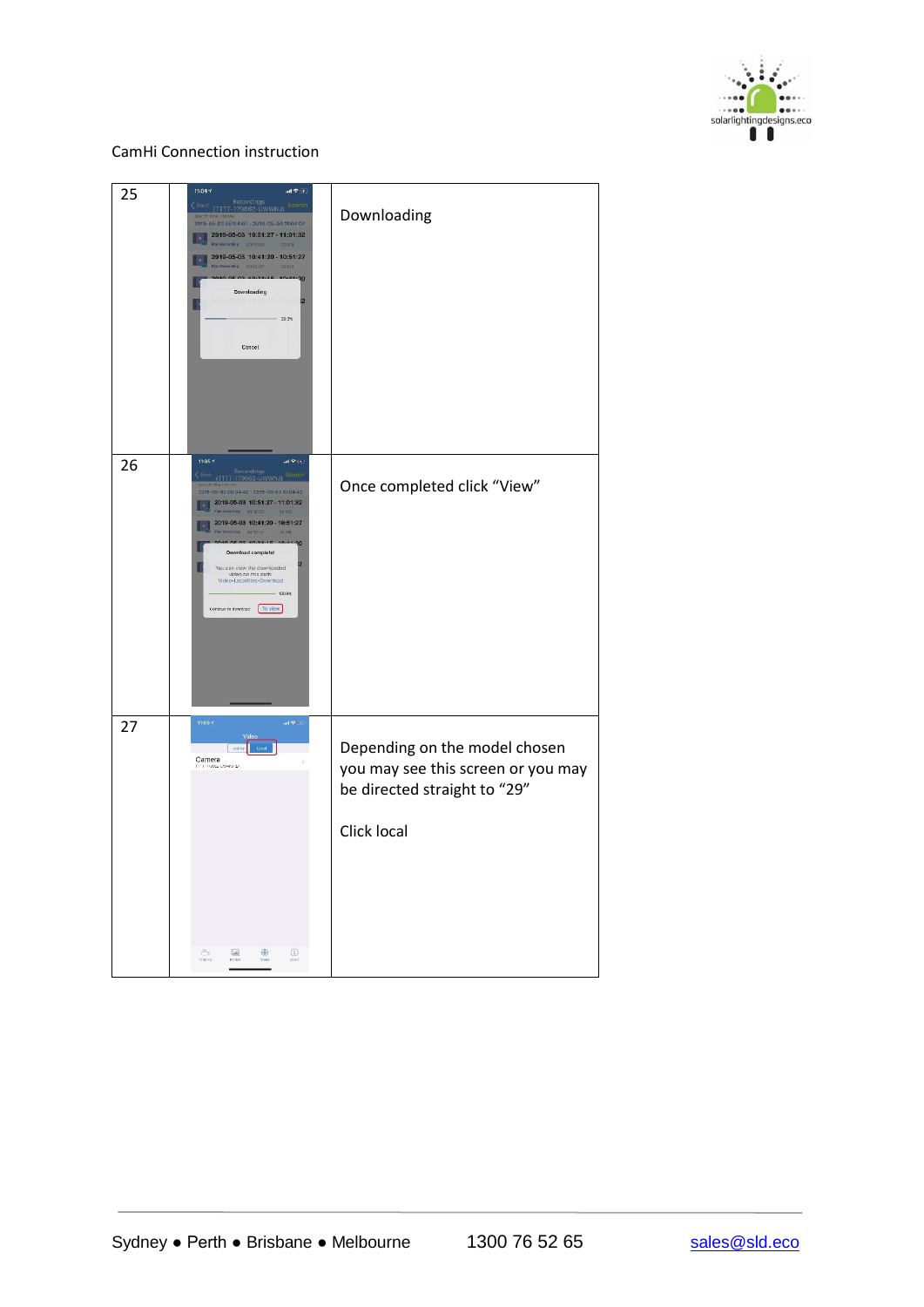

| 28 | 11:00 $\gamma$<br>$\sin\Phi$ in<br>Video<br>onite.<br>Local<br>Camera<br>TTF-79911-UWWAYZ<br>$\frac{\rho \alpha}{\omega_{max}}$<br>$\circledcirc$<br>$\frac{\left\vert \mathcal{M}_{\mathbf{0}}\right\vert }{\mathcal{M}_{\mathbf{0}}\left( \mathcal{M}\right) }$<br>$\bigoplus_{i=1}^n$                                                                                                                                                   | Click camera                 |
|----|--------------------------------------------------------------------------------------------------------------------------------------------------------------------------------------------------------------------------------------------------------------------------------------------------------------------------------------------------------------------------------------------------------------------------------------------|------------------------------|
| 29 | 12:43 <sup>2</sup><br>$\sin\Phi$ in<br>$\zeta$ Back TTTT-779662-UWWNJ<br>Edit<br>Record Download<br>2019-05-03 10:51:27                                                                                                                                                                                                                                                                                                                    | Click "download"             |
| 30 | $11:07$ $\leq$<br>$\sin\Phi$ 0)<br><back tttt-779662-uwwnj<br="">Edit<br/>Rocord Downsail<br/>2019-05-03 10:51:27<br/><math display="inline">\left\  \cdot \right\  _{\downarrow}</math><br/>Save to the photos<br/>Confirm the video:<br/>2019-05-03 10:51:27<br/>save it to your phone's photos?<br/>n MP4 format et<br/>Hex he friedal<br/>rithe life w.<br/>That you can<br/><math display="inline">_{\rm Ok}</math><br/>Cancel</back> | Click "OK" to save to device |

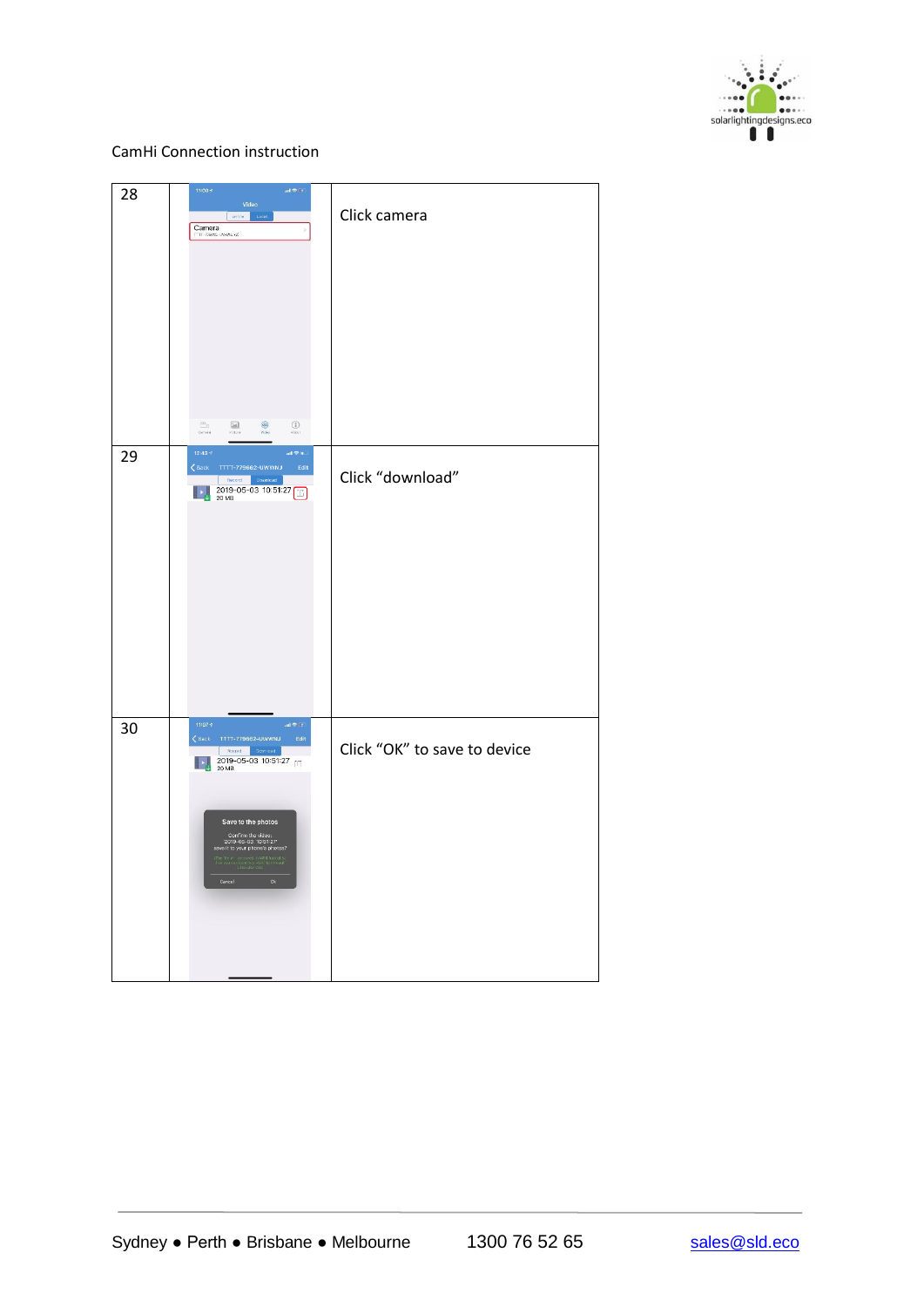

| 31 | $11:07 \frac{1}{3}$<br>TTTT-779662-UWWNJ<br>Edit<br>2019-05-03 10:51:27<br>Stored and converted: 17.0%                                                             | Converting and saving to device                              |
|----|--------------------------------------------------------------------------------------------------------------------------------------------------------------------|--------------------------------------------------------------|
| 32 | 11:10 +<br>dl 学 Ko<br>σ<br><b>DOI</b><br>6<br>$\boldsymbol{\alpha}$<br>$\overline{a}$<br>$\overline{\mathbf{3}}$                                                   | Apple - Open Photos<br>Android - Open Gallery                |
| 33 | $11:10 =$<br>al V lia<br>$\ddot{}$<br><b>Albums</b><br>My Albums<br>See All<br>WhatsApp<br>The blue bike.<br>410<br>360Eye<br><b>Shared Albums</b><br>See All<br>Q | The program automatically creates<br>an album called "CamHi" |